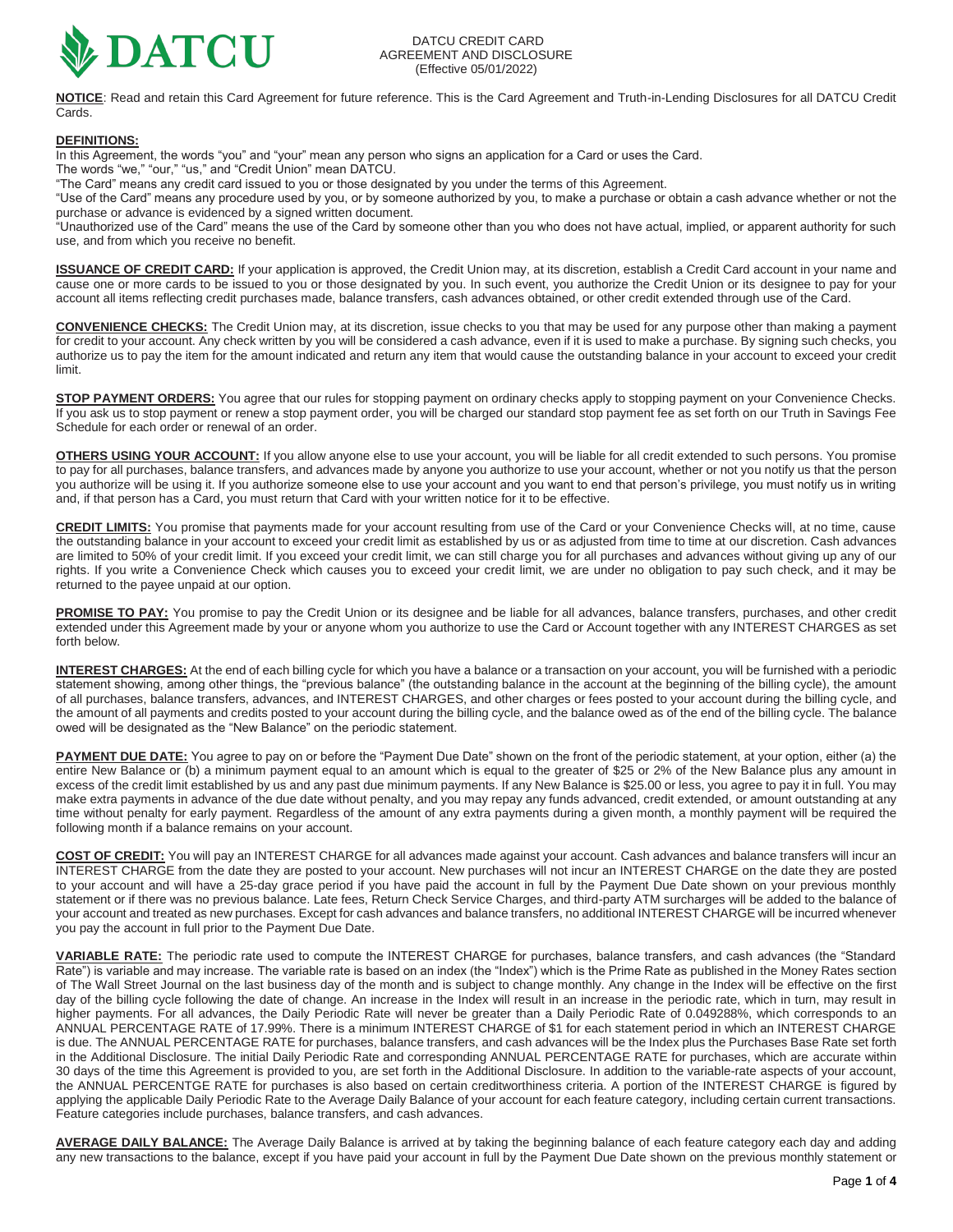

#### DATCU CREDIT CARD AGREEMENT AND DISCLOSURE (Effective 05/01/2022)

there is no previous balance, new purchases are not added to their respective feature category balances. When determining balances, we may combine feature category balances that have the same periodic rate and other interest charge terms. We then subtract any payments or credits and unpaid INTEREST CHARGES allocated to the feature category balance for the day. This gives us the daily balance for the feature category. The daily balances for each feature category are then added together and divided by the number of days in the billing cycle. The result is the Average Daily Balance for each feature category. The periodic INTEREST CHARGE is determined by multiplying each feature category Average Daily Balance by the number of days in the billing cycle and applying the applicable Daily Periodic Rate to the product. The Total INTEREST CHARGE for each statement period is the sum of the periodic INTEREST CHARGES for each feature category plus any non-periodic INTEREST CHARGES.

**LIABILITY FOR UNAUTHORIZED USE:** You may be liable for the unauthorized use of your Card. If you notice the loss or theft of your Card or a possible unauthorized use of your Card, you should

*Call us immediately at:* (940) 387-8585 or Toll Free (866) 387-8585

You may also write us at: **DATCU** Attn: Credit Card Department P.O. Box 827 Denton, TX 76202-0827

Although you may write to notify us of unauthorized use, *calling us immediately at the telephone number above is the best way to keep your possible losses down*. Under VISA zero liability policy, the Cardholder will not be liable for any unauthorized transaction if the Cardholder has exercised reasonable care in safeguarding the Card from risk of loss or theft and, upon becoming aware of such loss or theft, promptly reports the loss or theft to DATCU. You will not be liable for any unauthorized use that occurs after you notify us.

You may however, be liable for unauthorized use that occurs before your notice to us. In any case, your liability will not exceed \$50.00.

**CREDITING OF PAYMENTS:** We do not charge for payments you make by regular mail service or other standard payment methods we have approved. If we charge a fee for any expedited payment service we offer, that fee will be disclosed to you at the time you request the service. All payments made on your Account at the address designated for payment on the monthly periodic statement will be credited to your Account on the date of the receipt. If the date of receipt is not a business day, your payment will be credited on the first business day following receipt. All minimum payments required for your account will be applied first to any collection costs due, then to any INTEREST CHARGE and other fees, and then to the unpaid principal balance in our discretion. Payments received in excess of the minimum required payment will be applied first to the balance with the highest interest rate. Interest paid or agreed to be paid shall not exceed the maximum amount permissible under the applicable law, and in any contingency whatsoever, if we shall receive anything of value deemed interest under applicable law which would exceed the maximum amount permissible under applicable law, the excessive interest shall be applied to the reduction of the unpaid principal amount or refunded to you.

LATE PAYMENTS: Any payment that delays the reduction of your balance will increase your total interest cost. We may accept late payments, partial payments, checks, or money orders marked "payment in full" or may delay enforcing any of our rights without forfeiting them and such action on our part shall not constitute a waiver of our rights.

LATE CHARGE: If a payment is ten days or more in arrears, you will be charged a late charge as disclosed in our Truth in Savings Fee Schedule.

**RETURN CHECK SERVICE CHARGES:** If you make a payment on your account by ordinary check or otherwise and the check or payment is returned to the payee unpaid, or if you write a Convenience Check which causes you to exceed your credit limit or is otherwise returned to the payee unpaid, you will be charged a Returned Check Fee as disclosed in our Truth in Savings Fee Schedule.

**SECURITY:** YOU SPECIFICALLY GRANT US A CONSENSUAL SECURITY INTEREST IN ALL INDIVIDUAL AND JOINT ACCOUNTS YOU HAVE WITH US NOW AND IN THE FUTURE TO SECURE REPAYMENT OF CREDIT EXTENSIONS MADE UNDER THIS AGREEMENT. THE GRANTING OF THIS SECURITY INTEREST IS A CONDITION FOR THE ISSUANCE OF ANY CARD WHICH YOU MAY USE, DIRECTLY OR INDIRECTLY, TO OBTAIN EXTENSIONS OF CREDIT UNDER THIS AGREEMENT. Shares and deposits in an Individual Retirement Account or any other account that would lose special tax treatment under state or federal law if given as security are not subject to the security interest you are giving.

**ADDITIONAL SECURITY:** If you have other loans with us, now or in the future, collateral securing those loans may also secure your obligations under this Agreement. You understand that you should read any security agreement you sign in order to determine if the collateral also secures your obligations under this Agreement and any other agreements you have with us.

**YOUR RESPONSIBILITY:** You promise to notify us of any change in your name, address, or employment. You promise not to obtain an advance or credit extension under this Agreement if you know there is a reasonable probability that you will be unable to repay your obligation according to the terms of the credit extension. You promise to inform us of any new information which relates to your ability to repay your obligation. You promise not to submit false or inaccurate information or willfully conceal information regarding your creditworthiness, credit standing, or credit capacity. You will not make purchases or obtain advances so that your balance will exceed your credit limit.

**DEFAULT:** If you fail to make any payment on time or not meet any of the conditions of this Agreement, or if your Card is canceled, or if surrender is demanded by the Credit Union, or if any attachment, garnishment, or like proceeding is brought against you or your property, or if you have given us false or inaccurate information in obtaining your Card, or if we, in good faith, believe that your payment or performance of your obligation is impaired, then you will be in default, in which event we may at our option declare all amounts then owed by you to be immediately due and payable without any further notice or demand to you, and you expressly waive any notice of our intent to accelerate, notice of acceleration, or demand. You must pay us at that time the total unpaid balance, as well as the INTEREST CHARGE to date and our costs of collection, including reasonable attorney's fees that we may incur. INTEREST CHARGES shall continue to accrue until the entire amount is paid. The Card remains our property at all times, and you agree to immediately surrender the Card and any unused Convenience Checks upon the Credit Union's demand.

**JOINT APPLICANT LIABILITY:** In the event this Agreement is executed by someone in addition to you, it is further agreed that the terms "you" and "your" as used herein shall refer to you collectively and that each of you shall be jointly and individually liable to the Credit Union for all charges made to the account, including applicable fees. In addition, you agree that each of you designates the other as agent for the purpose of making purchases extended under this Agreement and each use of your account shall be an extension of credit to all. Notice to one of you shall constitute notice to all. Any joint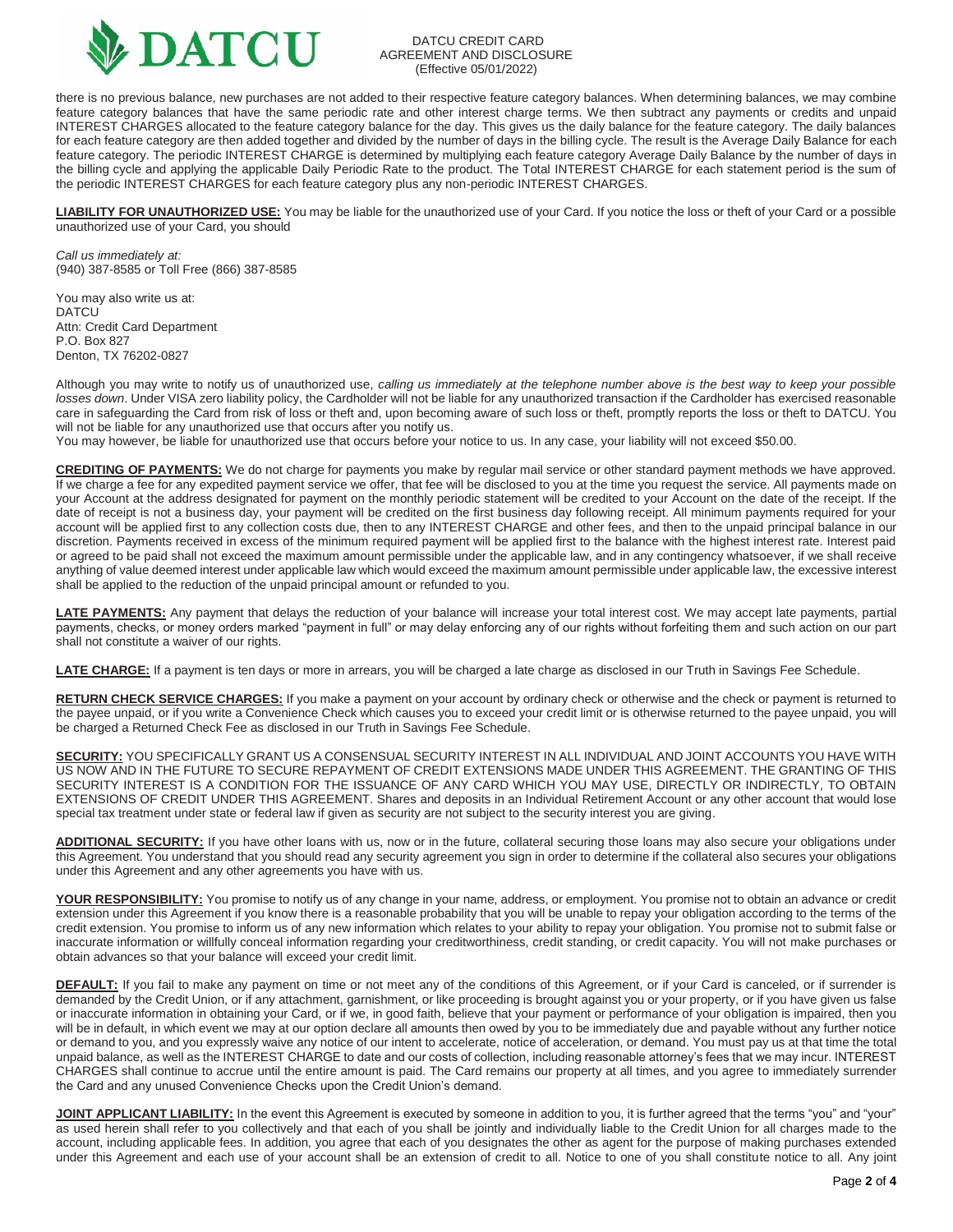

#### DATCU CREDIT CARD AGREEMENT AND DISCLOSURE (Effective 05/01/2022)

applicant may remove himself/herself from responsibility for future purchases at any time by notifying the Credit Union in writing. However, removal from the account does not release any joint applicant from liability already incurred.

**MODIFICATION:** We may change, delete, or add to the terms of this Agreement, including the periodic rate, at any time subject to such notice as may be required by applicable law. If you use your Card to make a purchase or balance transfer or obtain a cash advance after having been given notice of a change in terms, you agree that the existing balance in your account at the time of that use will be subject to the new terms, as shall subsequent uses, unless prohibited by law.

**TERMINATION:** You understand that the Credit Union may, by written notice, terminate this Agreement at any time. You may terminate this Agreement, by written notice, as to future advances at any time. Termination by either party shall not affect your obligation to repay any payments made for your account resulting from use of the Card as well as INTEREST CHARGES and other related charges.

**INTERNATIONAL TRANSACTIONS:** If you effect an international transaction with your Credit Card, VISA will convert the charge into a U.S. dollar amount. The rate of exchange between the transaction currency and the billing currency used for processing the international transaction will be a rate selected by VISA from the range of rates available in wholesale currency markets for the applicable central processing date, which rate may vary from the rate VISA itself receives or the government-mandated rate in effect for the applicable central processing date. We will charge a one percent Foreign Transaction Fee on all international transaction amounts. There is no grace period within which international transactions may be repaid to avoid the Foreign Transaction Fee.

**ILLEGAL TRANSACTIONS:** You may not use the Card for any illegal purpose or transaction. The Credit Union may refuse to authorize any transaction that it believes to be illegal or that poses an undue risk of illegality. You agree that any illegal use of the Card will be deemed an act of default under this Agreement. You further agree to waive any right to take legal action against the Credit Union for your illegal use of the Card and to indemnify and hold the Credit Union, and VISA, harmless from and against any lawsuits, other legal action, or liability that results directly or indirectly from such illegal use.

**NOTIFICATION ADDRESS FOR INFORMATION REPORTED TO CONSUMER REPORTING AGENCIES:** You authorize us to check your credit and employment history and to request and use credit reports in connection with your application and, if approved, maintenance of your account. We may report the status and payment history of your account to credit reporting agencies each month. Late payments, missed payments, or other defaults on your accounts may be reflected in your credit report. If you believe that the information we have reported to a credit reporting agency is inaccurate or incomplete, or if you are in need of transaction records related to an incident of identity theft, you should notify us in writing at: DATCU, P.O. Box 827, Denton, TX 76202-0827. Please include your name, address, telephone numbers, account number, and identify the information that is the subject of your notification. If your notification relates to an alleged incident of identity theft, we will require a copy of your identity theft report filed with law enforcement authorities.

**ADDITIONAL PROVISIONS:** All credit for purchases and advances is extended at the option of the merchant or cashing financial institution, and we are not responsible for the refusal of any merchant or financial institution to honor your Card. We do not warrant any merchandise or services purchased by you with your Card. This Agreement is performable in Denton County, Texas, and the validity, construction, and enforcement of this Agreement shall be governed by the laws of the State of Texas to the extent not preempted by federal law. Each provision of this Agreement must be considered as part of the total Agreement, and cannot in any way be severed from it. However, you also agree that should any part of this Agreement be found invalid, it will in no way affect the remainder of this Agreement. The Credit Union can delay enforcing any of its rights under this Agreement without losing them.

**LINKING ACCOUNT OR ACCESS DEVICE TO A THIRD PARTY APPLICATION (APP) OR PAYMENT SERVICE:** You agree that if you link any of your accounts or access device(s) to a third-party app or payment service (including but not limited to Cash App, PayPal, Zelle, or Venmo) you understand and agree that these are NOT Credit Union services; and any transaction(s) you make will be subject to your agreement with the application or service provider. You further understand that these apps and services do not provide the same protections from fraud or other misapplication of funds as traditional direct banking services. If we transfer any funds as directed by you or anyone you authorize to the app or third-party service provider such transfer(s) shall in all respects be an authorized transaction and we will have no further obligation or liability if the app or provider then transfers the funds to a fraudster or the funds are otherwise misapplied.

AGREEMENT AND ACKNOWLEDGMENT: By signing the application for a Card, or by using the Card, you agree to all the terms and conditions and promise to perform all the obligations, requirements and duties set forth in this Agreement. You also acknowledge receipt of a copy of this Agreement.

# **YOUR BILLING RIGHTS:** *Keep this Document for Future Use*

This notice tells you about your rights and our responsibilities under the Fair Credit Billing Act.

*What to Do if You Find a Mistake on Your Statement* If you think there is an error on your statement, write to us at: DATCU Attn: Credit Card Department P.O. Box 827 Denton, TX 76202-0827

In your letter, give us the following information:

- Account information: Your name and account number.
- Dollar amount: The dollar amount of the suspected error.
- Description of problem: If you think there is an error on your statement, describe what you believe is wrong and why you believe it is a mistake.

You must contact us:

- Within 60 days after the error appeared on your statement.
- At least 3 business days before an automated payment is scheduled, if you want to stop payment on the amount you think is wrong.

You must notify us of any potential errors in writing. You may call us, but if you do we are not required to investigate any potential errors and you may have to pay the amount in question.